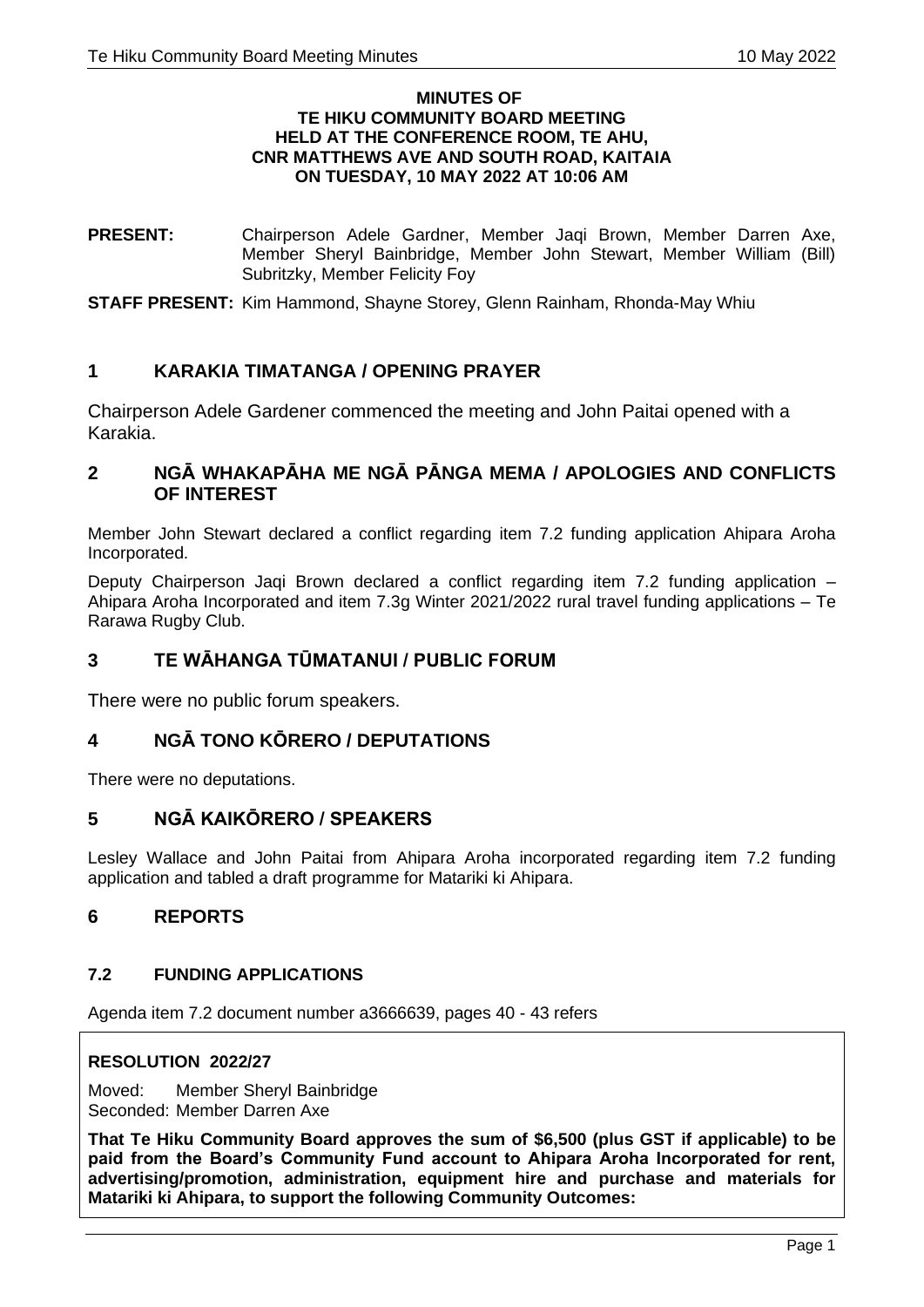- **i) Proud, vibrant communities**
- **ii) Communities that are healthy, safe, connected and sustainable.**
- **iii) We embrace and celebrate our unique culture and heritage and value it as a source of enduring pride.**

**CARRIED**

## **7.3 WINTER 2021/2022 RURAL TRAVEL FUNDING APPLICATIONS**

Agenda item 7.3 document number a3672880, pages 51 - 54 refers

## **RESOLUTION 2022/28**

Moved: Chairperson Adele Gardner Seconded: Member Darren Axe

**That Te Hiku Community Board allocates Rural Travel Grant funding in accordance with the recommendations received from Sport Northland as follows:**

| a)           | <b>Ahipara Boardriders Club</b>       |               | \$1,300.00  |
|--------------|---------------------------------------|---------------|-------------|
| $\mathbf{b}$ | Kaitaia Abundant Life School          |               | \$1,750.00  |
| $\mathbf{c}$ | <b>Kaitaia Rugby Club</b>             |               | \$2,400.00  |
| $\mathbf{d}$ | <b>Kaitaia United Womens Football</b> |               | \$500.00    |
| e)           | <b>Mangonui Netball Club</b>          |               | \$1,500.00  |
| f)           | <b>Taipa Area School</b>              |               | \$985.00    |
| $\mathbf{g}$ | Te Rarawa Rugby Club                  |               | \$2,200.00  |
|              |                                       | <b>TOTAL:</b> | \$10,635.00 |

Note: Thank you to Tanya Protor and her team for arranging Kaitaia courts to be tidied up and remarked to enable the Netball Club competition to contiune in Kaitaia this season.

**CARRIED**

## **7 CONFIRMATION OF PREVIOUS MINUTES**

#### **6.1 CONFIRMATION OF PREVIOUS MINUTES**

Agenda item 6.1 document number A3538589, pages 12 - 14 refers

## **RESOLUTION 2022/29**

Moved: Chairperson Adele Gardner Seconded: Member William (Bill) Subritzky

**That Te Hiku Community Board agrees that the minutes of the meeting held 29 March 2022 be confirmed as a true and correct record.**

**CARRIED**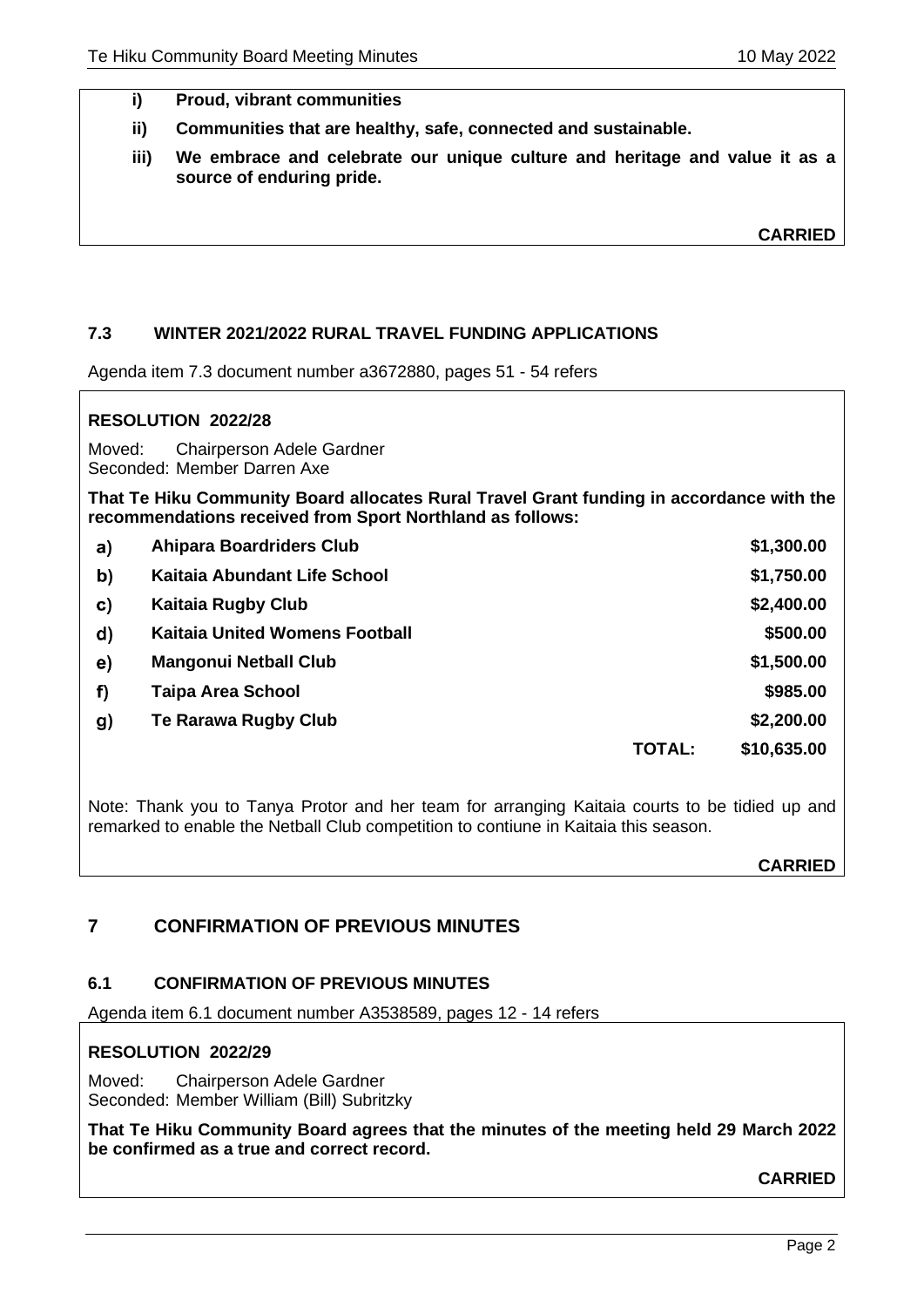The meeting was adjourned from 10:39 am to 10:56 am

At 10:56 am, Member Felicity Foy left the meeting.

At 10:59 am, Member Felicity Foy returned to the meeting.

At 11:30 am, Member William (Bill) Subritzky left the meeting.

At 11:31 am, Member William (Bill) Subritzky returned to the meeting.

# **8 REPORTS**

## **7.1 CHAIRPERSON AND MEMBERS REPORTS**

Agenda item 7.1 document number A3678626, pages 26 - 27 refers

## **RESOLUTION 2022/30**

Moved: Member John Stewart Seconded: Member Darren Axe

**That the Te Hiku Community Board note the reports from Chairperson Adele Gardner and Members Darren Axe, Sheryl Bainbridge, Jaqi Brown, John Stewart and Bill Subritzky.**

**CARRIED**

### **7.4 TE HIKU STATEMENT OF COMMUNITY BOARD FUND ACCOUNT AS AT 31 MARCH 2022.**

Agenda item 7.4 document number A3674058, pages 95 - 96 refers

## **RESOLUTION 2022/31**

Moved: Chairperson Adele Gardner Seconded: Member Jaqi Brown

**That the Te Hiku Community Board receive the report Te Hiku Statement of Community Board Fund Account as at 31 March 2022.**

**CARRIED**

The meeting was adjourned from 12:26 pm to 12:46 pm.

At 12:46 pm, Member Felicity Foy left the meeting. At 12:53 pm, Member Felicity Foy returned to the meeting.

At 12:50 pm, Member Sheryl Bainbridge left the meeting. At 12:54 pm, Member Sheryl Bainbridge returned to the meeting.

## **7.5 KAITAIA DRAINAGE AREA 2022/2023 PROGRAMME**

Agenda item 7.5 document number A3683052, pages 99 - 105 refers

## **RESOLUTION 2022/32**

Moved: Chairperson Adele Gardner Seconded: Member Darren Axe

**That the Te Hiku Community Board uplift the Kaitaia Drainage Area 2022/2023 Programme**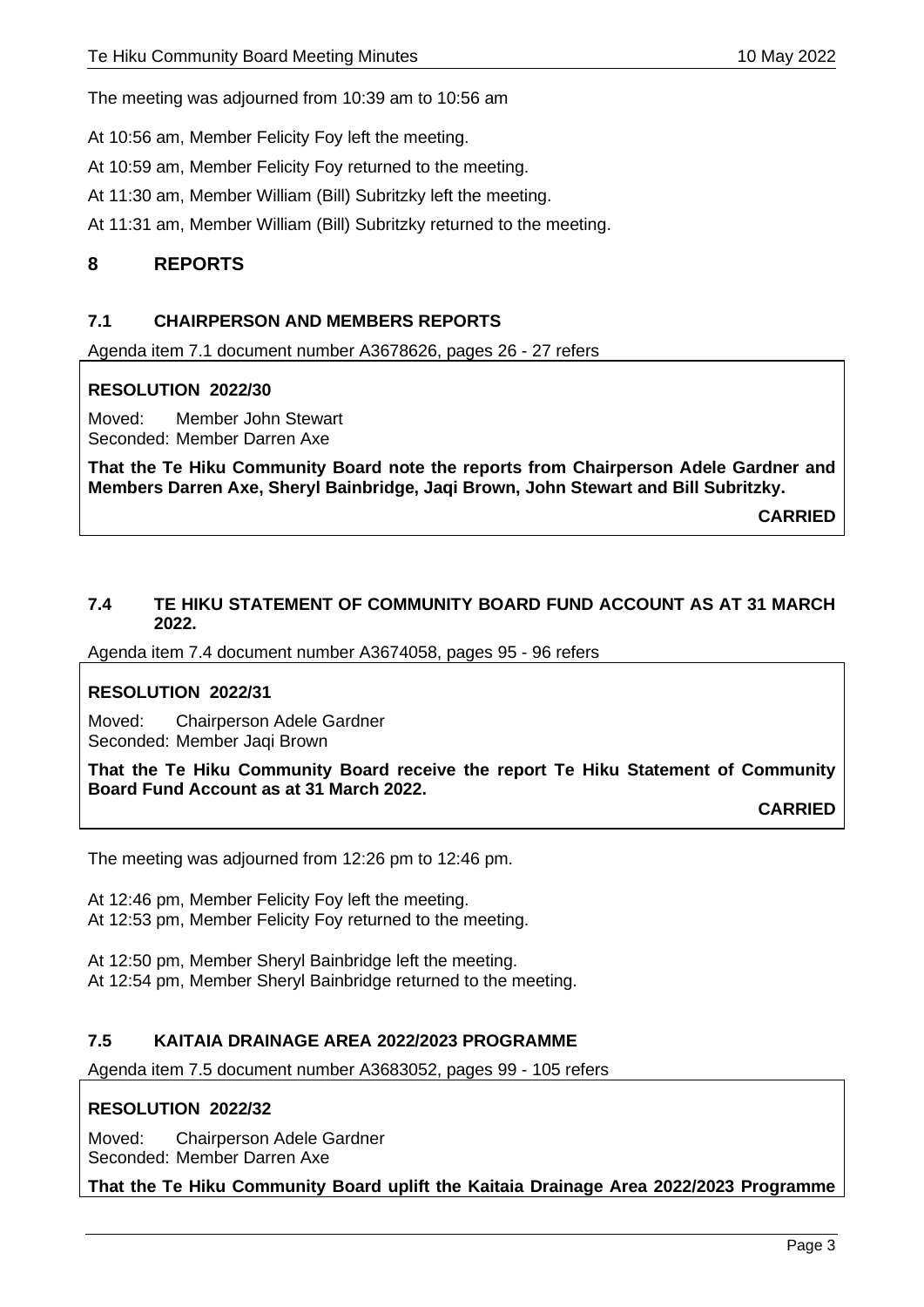#### **report and**:

- **a) approve the reviewed Kaitaia Drainage Area 2022/2023 work programme.**
- **b) approve a reserve balance of \$26,222 to be held for unplanned works should it be required, based on feedback from the Kaitaia Drainage Area Committee.**

**CARRIED**

### **7.6 KAITAIA DRAINAGE AREA 2023/2024 PROGRAMME**

Agenda item 7.6 document number A3683054, pages 106 - 112 refers

#### **RESOLUTION 2022/33**

Moved: Chairperson Adele Gardner Seconded: Member John Stewart

**That the Te Hiku Community Board uplift the Kaitaia Drainage Area 2023/2024 Programme report and receive the report as information.**

**CARRIED**

## **7.7 WAIHARARA AND KAIKINO DRAINAGE AREAS 2022/2023 PROGRAMME**

Agenda item 7.7 document number A3683159, pages 113 - 118 refers

#### **RESOLUTION 2022/34**

Moved: Member Jaqi Brown Seconded: Member John Stewart

**That the Te Hiku Community Board uplift the Waiharara and Kaikino Drainage Areas 2022/2023 work programme report and**:

- **a) Approve the reviewed Waiharara and Kaikino Drainage Areas 2022/2023 work programme.**
- **b) Approve a reserve balance of \$5,000 be held for unplanned works should it be required, based on feedback from the Waiharara and Kaikino Drainage Area Committee.**

**CARRIED**

## **7.8 WAIHARARA AND KAIKINO DRAINAGE AREAS 2023/2024 PROGRAMME**

Agenda item 7.8 document number A3683163, pages 119 - 124 refers

#### **RESOLUTION 2022/35**

Moved: Member Darren Axe Seconded: Member John Stewart

**That Te Hiku Community Board uplift the Waiharara and Kaikino Drainage Areas 2023/2024 Programme report and receive the report as information.**

**CARRIED**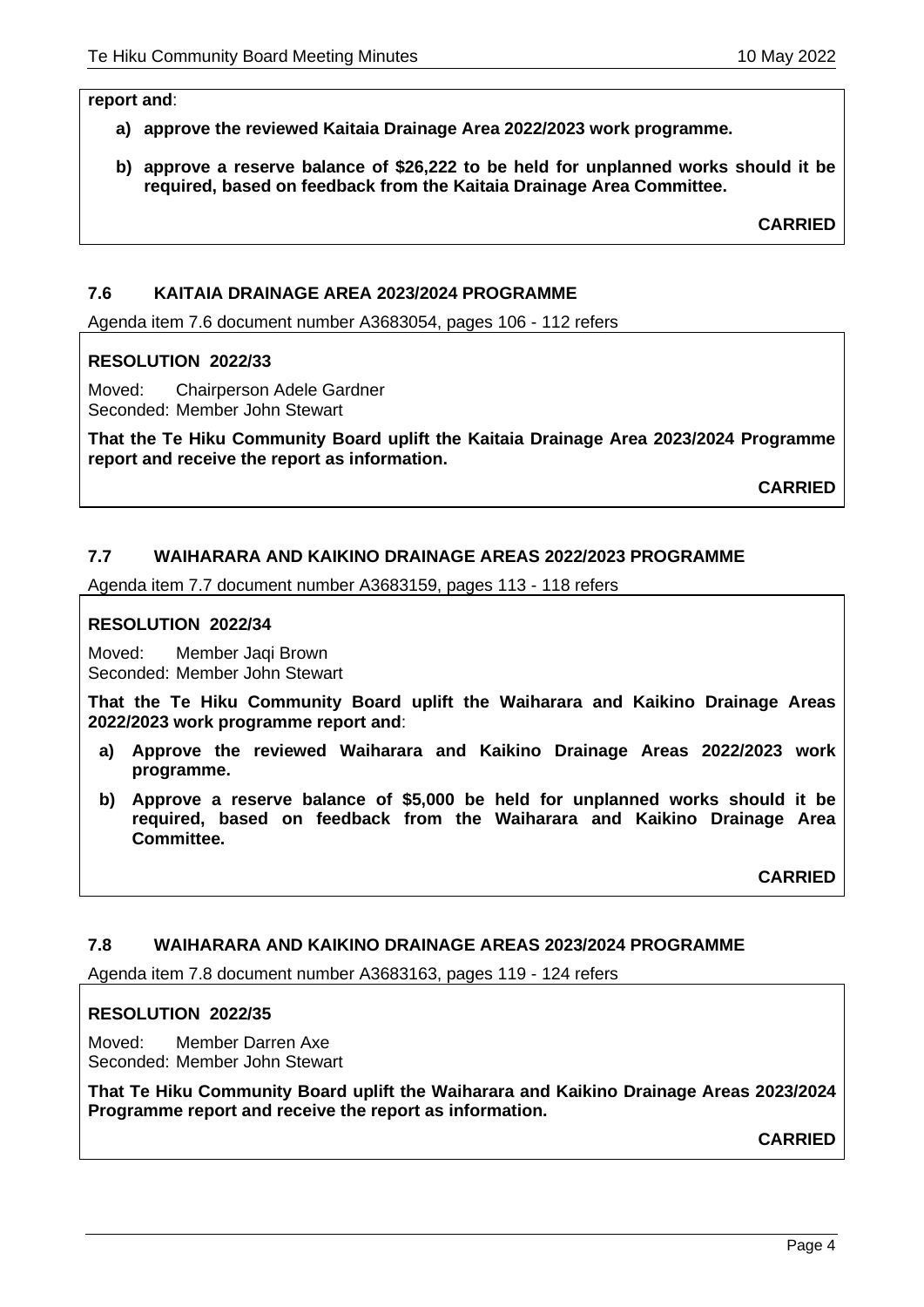## **7.9 MOTUTANGI DRAINAGE AREA 2022/2023 PROGRAMME**

Agenda item 7.9 document number A3683167, pages 125 - 130 refers

## **RESOLUTION 2022/36**

Moved: Chairperson Adele Gardner Seconded: Member John Stewart

**That the Te Hiku Community Board uplift the Motutangi Area 2022/2023 work programme report and:**

- **a) Approve the reviewed Motutangi Area 2022/2023 work programme.**
- **b) Approve a reserve balance of \$17,000 be held for emergency works should they be required, based on feedback from the Motutangi Drainage Area Committee.**

**CARRIED**

#### **7.10 MOTUTANGI DRAINAGE AREA 2023/2024 PROGRAMME**

Agenda item 7.10 document number A3683209, pages 131 - 135 refers

## **RESOLUTION 2022/37**

Moved: Member Jaqi Brown Seconded: Member William (Bill) Subritzky

**That the Te Hiku Community Board uplift the Motutangi Drainage Area 2023/2024 Programme report and receive the report as information.**

**CARRIED**

## **9 INFORMATION REPORTS**

## **8.1 TE HIKU STATEMENT OF FINANCIAL PERFORMANCE ACTIVITIES BY WARD FOR THE PERIOD ENDING 31 MARCH 2022**

Agenda item 8.1 document number A3675292, pages 136 - 136 refers

## **RESOLUTION 2022/38**

Moved: Chairperson Adele Gardner Seconded: Member William (Bill) Subritzky

**That the Te Hiku Community Board receives the report Te Hiku Statement of Financial Performance Activities by Ward for the period ending 31 March 2022.**

**CARRIED**

## **8.2 TE HIKU COMMUNITY BOARD ACTION SHEET UPDATE MAY 2022**

Agenda item 8.2 document number A3661021, pages 139 - 139 refers

## **RESOLUTION 2022/39**

Moved: Member Sheryl Bainbridge Seconded: Chairperson Adele Gardner

**That the Te Hiku Community Board receive the report Te Hiku Community Board Action**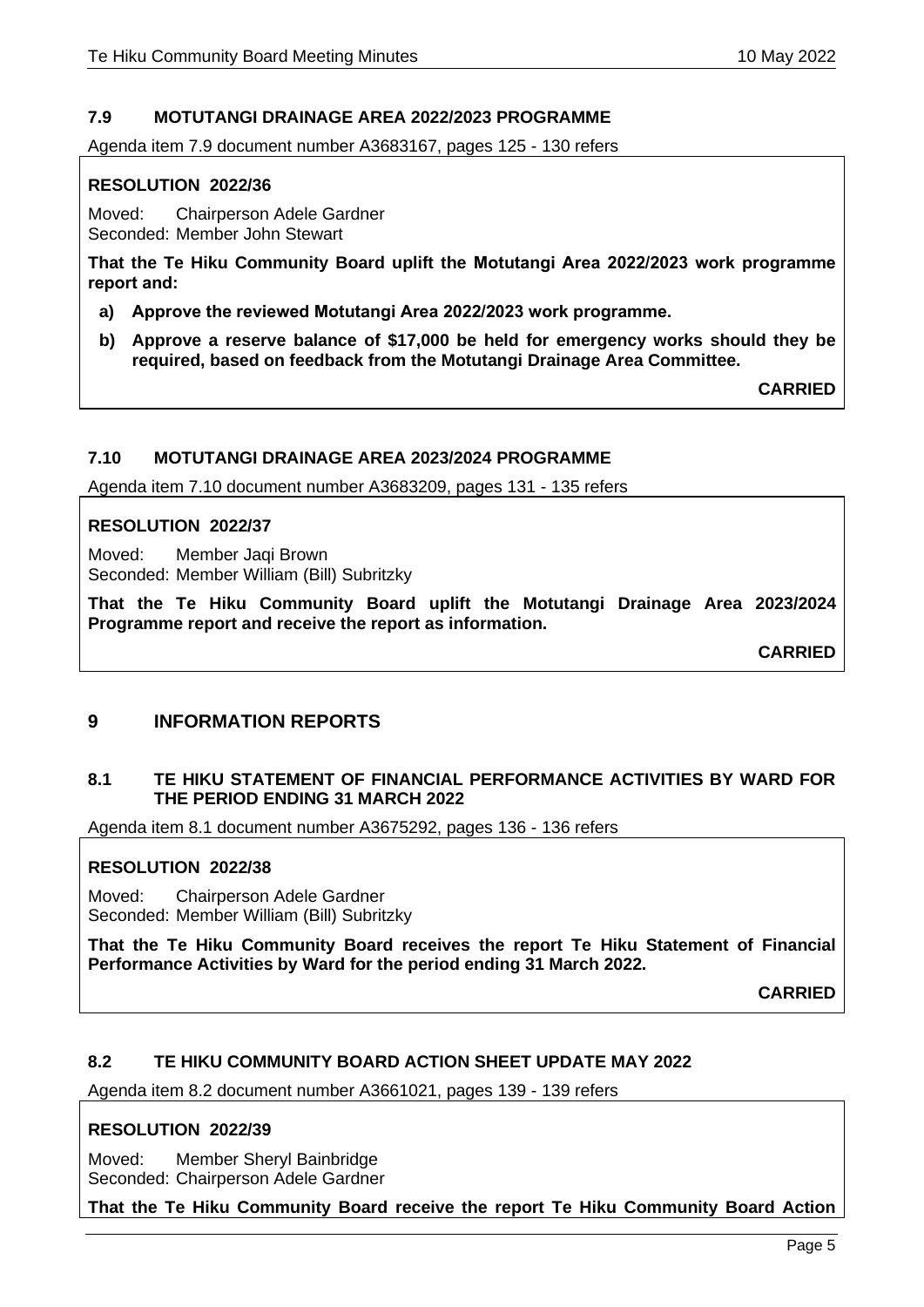## **Sheet Update May 2022.**

**CARRIED**

## **8.3 DRAINAGE AREA COMMITTEES MINUTES AND ACTION SHEET**

Agenda item 8.3 document number A3689352, pages 142 - 142 refers

#### **RESOLUTION 2022/40**

Moved: Chairperson Adele Gardner Seconded: Member Darren Axe

**That the Te Hiku Community Board receive the report Drainage Area Committees Minutes and Action Sheet.**

**CARRIED**

#### **9 TE WĀHANGA TŪMATAITI / PUBLIC EXCLUDED**

#### **RESOLUTION 2022/41**

Moved: Member Sheryl Bainbridge Seconded: Member William (Bill) Subritzky

**That the public be excluded from the following parts of the proceedings of this meeting.**

**The general subject matter of each matter to be considered while the public is excluded, the reason for passing this resolution in relation to each matter, and the specific grounds under section 48 of the Local Government Official Information and Meetings Act 1987 for the passing of this resolution are as follows:**

| General subject of each matter<br>to be considered                                                               | Reason for passing this<br>resolution in relation to each<br>matter                                                                                                                                                                                                                                                                                                                       | Ground(s) under section 48 for<br>the passing of this resolution                                                                                                                                                                                       |
|------------------------------------------------------------------------------------------------------------------|-------------------------------------------------------------------------------------------------------------------------------------------------------------------------------------------------------------------------------------------------------------------------------------------------------------------------------------------------------------------------------------------|--------------------------------------------------------------------------------------------------------------------------------------------------------------------------------------------------------------------------------------------------------|
| 9.1 - Ground Lease to Fire and<br><b>Emergency NZ (FENZ) -</b><br>Rangiputa, Hihi and Pukenui<br><b>Stations</b> | $s7(2)$ (h) - the withholding of the<br>information is necessary to<br>enable Council to carry out,<br>without prejudice or<br>disadvantage, commercial<br>activities<br>$s7(2)(i)$ - the withholding of the<br>information is necessary to<br>enable Council to carry on,<br>without prejudice or<br>disadvantage, negotiations<br>(including commercial and<br>industrial negotiations) | $s48(1)(a)(i)$ - the public conduct<br>of the relevant part of the<br>proceedings of the meeting would<br>be likely to result in the disclosure<br>of information for which good<br>reason for withholding would<br>exist under section 6 or section 7 |
|                                                                                                                  |                                                                                                                                                                                                                                                                                                                                                                                           |                                                                                                                                                                                                                                                        |
|                                                                                                                  |                                                                                                                                                                                                                                                                                                                                                                                           | <b>CARRIED</b>                                                                                                                                                                                                                                         |